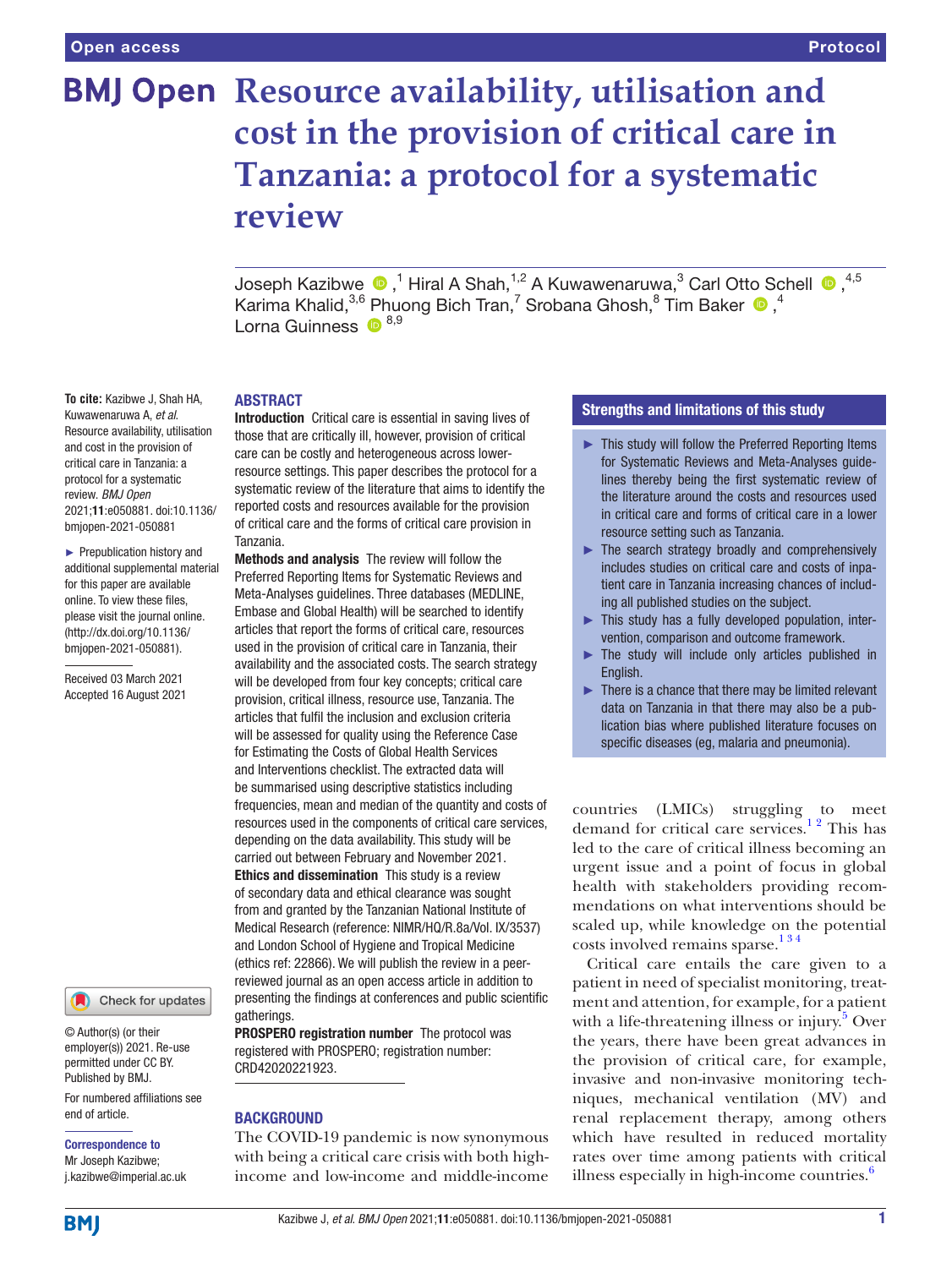Despite the advances made in the provision of critical care in LMICs, $7-9$  the limited availability of intensive care units (ICUs) and the low numbers of trained personnel in such settings persist. In addition, the frequent power cuts and inadequate supply of oxygen in some areas make advanced care challenging. The equipment in an ICU can be expensive and may not be affordable or available in many LMICs with an already constrained healthcare budget.<sup>10 11</sup> In a global mapping of ICU bed capacity, the ICU bed density in the majority of sub-Saharan African countries was reported to be below 1.0 ICU bed per 100000 population as compared with more than 25 in Germany and the USA.<sup>12</sup> Even where ICUs are available in LMICs settings, the services offered are expensive, making them inaccessible and unaffordable for the majority of critically ill patients. This limited availability of critical care services in LMICs has been linked to the high ICU related deaths of between 30% and 80% of all ICU admissions.<sup>8</sup> In fact, most critically ill patients are cared for in general hospital wards. $1314$ 

Given the constraints that LMICs face when having to provide critical care, recent research has proposed the concept of essential emergency and critical care (EECC), which focuses on providing low-cost care for critical illness in any place within the hospital. $1<sup>9</sup>$  EECC consists of effective life-saving actions of low cost and complexity, is appropriate for all hospital settings and for all critically ill patients irrespective of their age, sex, location or under-lying medical condition.<sup>[9](#page-4-8)</sup> EECC has been proposed as a key component in universal health coverage. Research is ongoing into the policy and economic aspects of EECC in Tanzania and Kenya to inform EECC implementation in these and other low-resourced health system settings.

To inform this work, it is necessary to review the existing knowledge about the current resource availability, utilisation and cost in the provision of critical care in Tanzania. Several studies have been conducted to estimate the resource use and cost of critical care globally but the majority of these estimates are confined to high-income countries and may not be generalisable to the LMICs settings.<sup>15–17</sup> Even studies that look at the resource use and cost of critical care, whose findings are reported as international estimates, focus on high-income countries, for example, Germany, Hungary, UK and France.<sup>18</sup> In addition, the majority of studies focus on the costs incurred in an ICU only<sup>[17](#page-4-11)</sup> which may not reflect the resources used for all critically illness, especially in LMICs. Here, we describe the protocol of a systematic review that will identify the existing evidence on the quantification of current resources available and the economic costs in the provision of critical care in Tanzania.

# Aim

This paper describes the protocol for a systematic review of the literature that aims to identify the reported costs and resources available for the provision of critical care and the forms of critical care provision in Tanzania.

<span id="page-1-0"></span>Table 1 Population, intervention, comparator, outcome framework used to inform the search strategy

| <b>Element</b> | <b>Description</b>                                                                                                                                                                             |
|----------------|------------------------------------------------------------------------------------------------------------------------------------------------------------------------------------------------|
| Population     | Any patient in need of critical care                                                                                                                                                           |
| Intervention   | Inpatient services that could form part of<br>critical care provision                                                                                                                          |
| Comparison     | No critical care                                                                                                                                                                               |
| Outcomes       | Critical care services available<br>Cost of the different inputs to critical care<br>provision per patient<br>Quantity and type of resources used in<br>provision of critical care per patient |

# Research questions

- 1. What are forms of critical care provided in the health system in Tanzania?
- 2. What resources are reported to be available and have been utilised in the provision of critical care in Tanzania?
- 3. What are the reported costs of available resources (including oxygen supplies) used in critical care provision in Tanzania?

#### **METHODS**

The systematic review will follow the Preferred Reporting Items for Systematic Reviews and Meta-Analyses (PRISMA) guidelines[.19](#page-4-12)

The review will use a population, intervention, comparator, outcome (PICO) framework to enable a comprehensive and unbiased search of existing literature and identify the key search terms<sup>20</sup> (see [table](#page-1-0) 1). Critical care as a concept does not have an internationally accepted definition. The review defines critical care as the components of care that support a critically ill patient's vital organ functions where critical illness is a state of ill health with vital organ dysfunction, a high risk of imminent death if action is not taken and the potential for reversibility. A critically ill patient is one with acute need for life saving organ support. Critical care is ideally team based and multiprofessional and can be given in any location. Critical care can be high intensity, for example, MV, requiring highly specialised services, or it can be low intensity resuscitative and supportive care, for example, oxygen provided using a face mask.

# **Definitions**

Forms of critical care are the different levels of critical care services (according to level of advancement) that can be offered to a critically ill patient that can range from basic services like oxygen therapy in general wards to MV in ICUs.

Resources (in this study) are the physical items, material or equipment used in the provision of critical care in a given setting. Resources will be classified using a standard of classification, that is; by input (human resources,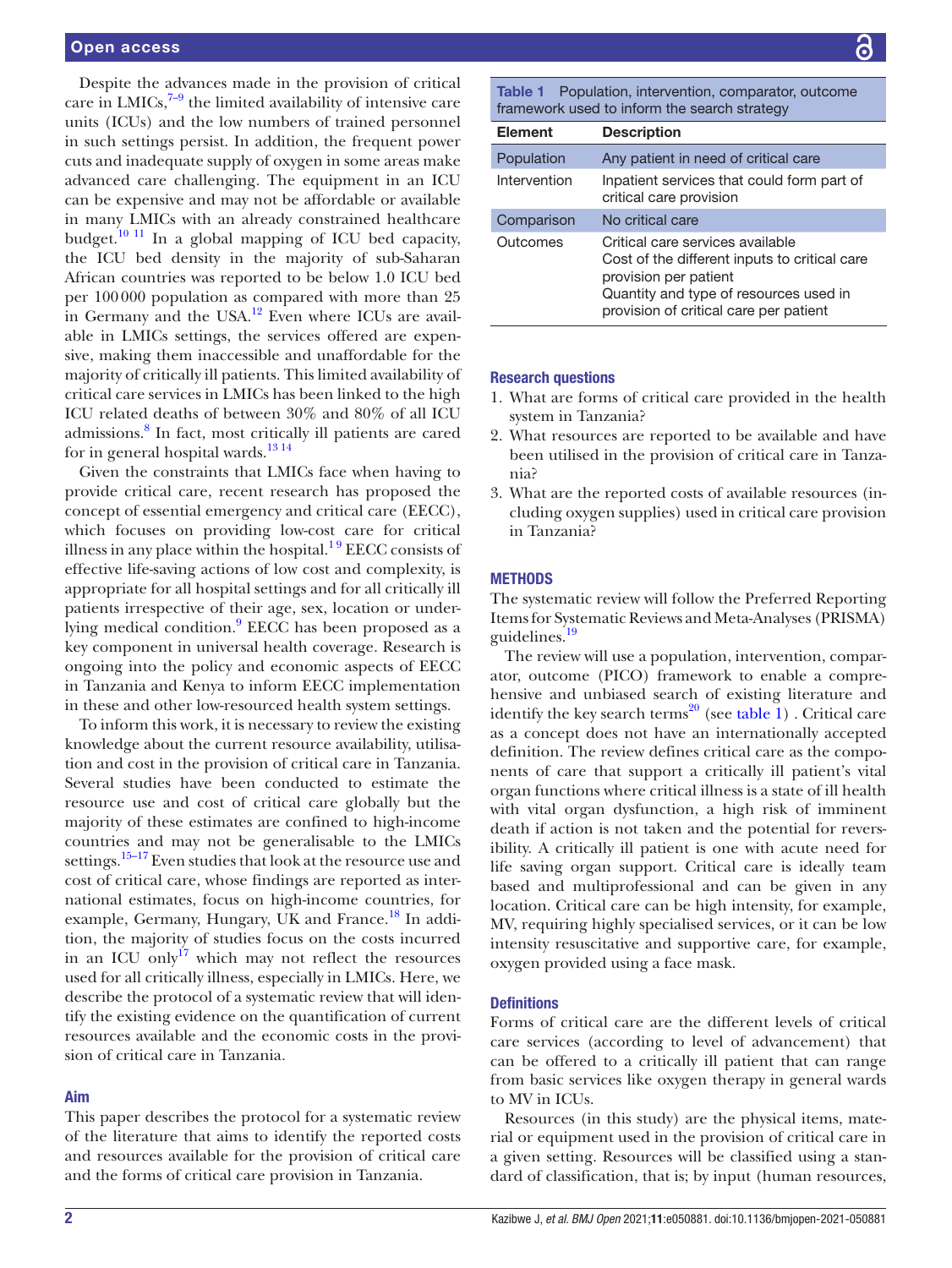consumables, etc) or by activities (diagnostics, bed days, etc) depending on the data available.

# Search strategy

Electronic databases (Medline (Ovid), Embase (embase. com) and Global Health) will be systematically searched for articles published between 2010 and present. A 10-year time frame will be considered to ensure that findings reflect the present-day resource utilisation paradigm in critical care provision as resources used and their costs vary with the nature of technology and clinical guidelines in place. Bibliographies of included articles will be reviewed to find relevant articles that fulfil the inclusion criteria but not yet identified. Authors whose abstracts will be considered for inclusion, but the full text is not accessible online, will be contacted and requested for article access. Google will also be used to search for published articles that may not have been indexed within the databases. As internet search engines typically return several thousand results, the searches will be restricted to the first fifty hits and links to potentially relevant material will be accessed. $^{21}$  The search will be done in anonymous mode to ensure that we do not pick up searcher's embedded preferences. In addition, the involvement of Tanzanian experts in health economics and critical care will be part of the study team to ensure that no obvious articles or reports are missed.

Due to the complex nature of critical care, a combination of strategies was used to identify key search terms that can capture critical illness and critical care. First, the core concepts that we will search on were identified through the PICO framework: critical care (inpatient services that constitute critical care provision), critical illness, resource use (resource utilisation and cost), setting (Tanzania). Subsequently, to identify the search terms, we reviewed the MESH terms related to the key concepts in Medline, consulted within our expert group and scoped our existing critical care and costing libraries. We also include leading causes of death in Tanzania in the search string (eg, neonatal disorders, HIV, malaria and tuberculosis, $^{22}$  $^{22}$  $^{22}$ ) on the premise that these are conditions that have a high risk of critical illness. Variations of the key words will be included in the search string. The concepts and search terms are listed in [table](#page-2-0) 2. Search strategies were tailored to search the three databases. Search strategies for each database are available in [online supplemental appendix](https://dx.doi.org/10.1136/bmjopen-2021-050881)  [1](https://dx.doi.org/10.1136/bmjopen-2021-050881).

# Eligibility criteria

A study will be considered eligible if it is published in English and reports on forms/types of critical care, services offered under critical care, resources and or costs incurred by the health system or health providers in providing critical care in Tanzania. A detailed inclusion

<span id="page-2-0"></span>

| Table 2 Key concepts and search terms identified for the search                            |                                                                                                                                                                                                                                                                                                                                                                                                                                                                                                                                                                                                                                                                                           |  |
|--------------------------------------------------------------------------------------------|-------------------------------------------------------------------------------------------------------------------------------------------------------------------------------------------------------------------------------------------------------------------------------------------------------------------------------------------------------------------------------------------------------------------------------------------------------------------------------------------------------------------------------------------------------------------------------------------------------------------------------------------------------------------------------------------|--|
| Concept                                                                                    | Search terms                                                                                                                                                                                                                                                                                                                                                                                                                                                                                                                                                                                                                                                                              |  |
| Inpatient services that<br>can be considered to<br>form part of critical care<br>provision | <b>Critical care:</b><br>Critical care, emergency care, critical emergency care, essential emergency and critical care,<br>intensive care, essential critical care, early goal directed therapy, neonatal, acute care, emergency<br>medicine, trauma, emergency medical services, ICU, perioperative care, maternal emergencies,<br>cardiovascular/inotropic support, renal support<br><b>General inpatient care:</b><br>General ward care, general inpatient care, general care, hospital care<br>Oxygen therapy:<br>Oxygen therapy/provision, artificial ventilation, mechanical ventilation non-invasive ventilation,<br>continuous positive airway pressure, high flow (nasal) oxygen |  |
| Critical illness                                                                           | <b>Critical illness:</b><br>Critical illness, sick children, acute paediatrics, emergency obstetric care, polytrauma, severe<br>illness, life-threatening illness, acute illness, emergency illness<br>Leading causes of mortality in Tanzania:<br>HIV, malaria, TB, sepsis, trauma, burns, pneumonia, emergency surgery, shock, haemorrhage,<br>respiratory failure, coma, unconsciousness, meningitis, choking, anuria, acute kidney injury                                                                                                                                                                                                                                             |  |
| Resource use                                                                               | Cost, expen, spending, invest<br>Financ-, financial burden, financial impact, financial consequence, economic, economic burden,<br>economic impact, economic consequence<br>Direct cost, indirect cost, medical cost, non-medical cost, nonmedical cost, opportunity cost<br>Resource, resource use, resource utilisation, resource utilisation, health service use, health service<br>utilisation, health service utilisation<br>Provider cost, health system cost, hospital cost, system cost, provider cost, hospital cost, societal<br>cost, insurance, reimburs, cost of illness, cost analysis, economic modelling                                                                  |  |
| Tanzania                                                                                   | Tanzania                                                                                                                                                                                                                                                                                                                                                                                                                                                                                                                                                                                                                                                                                  |  |
| ICU, intensive care unit: TB, tuberculosis,                                                |                                                                                                                                                                                                                                                                                                                                                                                                                                                                                                                                                                                                                                                                                           |  |

Kazibwe J, *et al*. *BMJ Open* 2021;11:e050881. doi:10.1136/bmjopen-2021-050881 3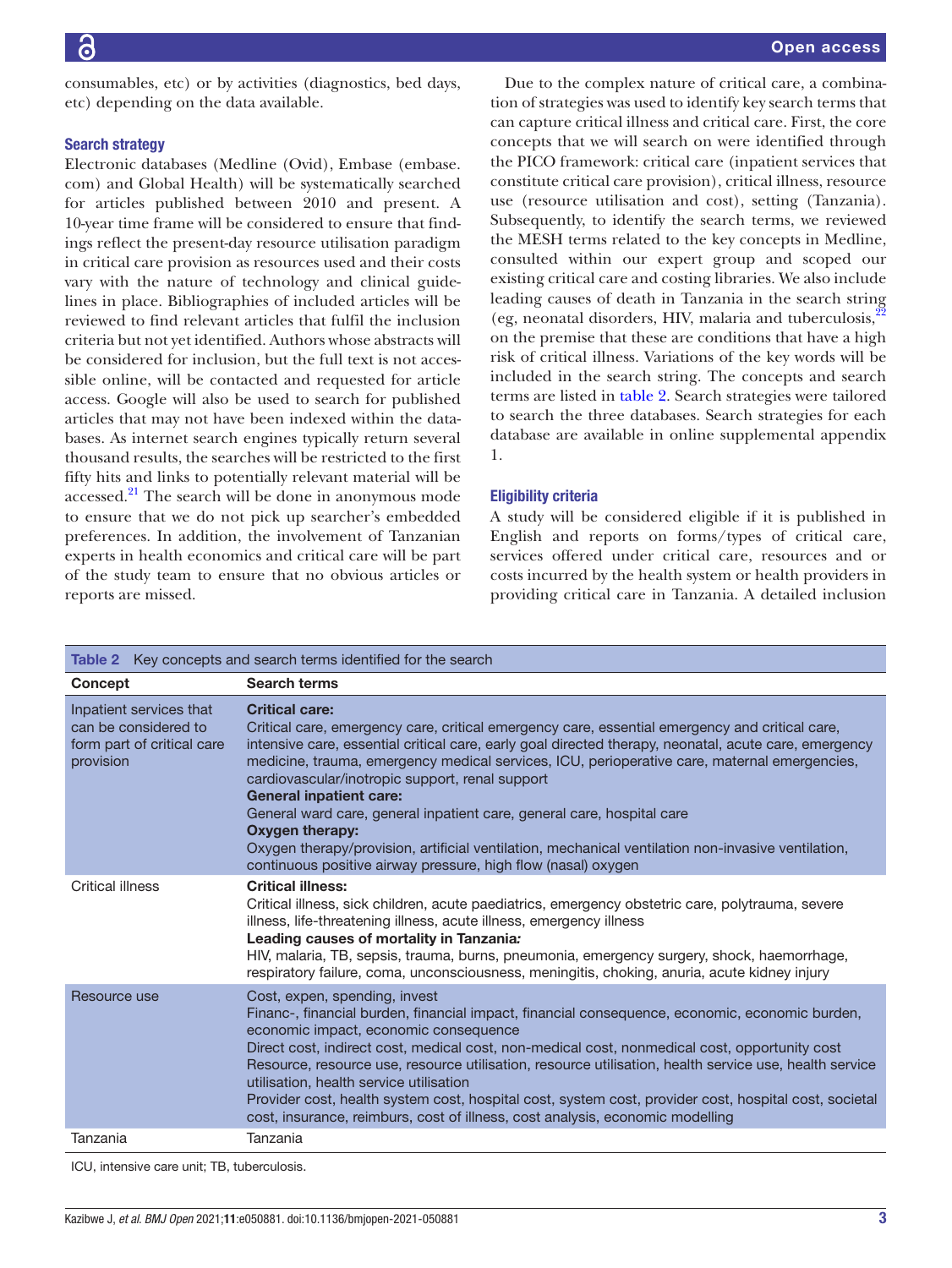exclusion criterion can be found in [online supplemental](https://dx.doi.org/10.1136/bmjopen-2021-050881) [appendix 2](https://dx.doi.org/10.1136/bmjopen-2021-050881).

## Study selection

The PRISMA guidelines<sup>23</sup> will be followed in the selection process. The number of articles retrieved will be listed and uploaded to Rayyan QCRI software, which will be used to identify and remove duplicates. $^{24}$  Eligibility of identified studies will be assessed independently by researchers LG, HAS, SG, PBT and JK by first reviewing the title and abstract. All conflicts will be discussed and agreed on through consensus with third researcher (LG or HAS) when applicable. The eligibility of each of the remaining studies will be decided on through full text review of each paper by at least two researchers (SG, JK, HAS, PBT and LG).

# Data extraction process

A data extraction form including author, year of publication, context (location, setting—urban or rural, type of facility, level of facility), critical care services offered (including special critical care services), critical care equipment available, costing perspective, costing year, currency used, type of provider, payer, source of cost data, costing time frame, direct medical costs, resources used, cost ingredients will be developed.

Simultaneously during the data extraction process, studies will be assessed for similarity in cost ingredients to be included in the quantitative (cost) synthesis.

## Risk of bias in individual studies

The quality of the included articles will be assessed using the Reference Case for Estimating the Costs of Global Health Services and Interventions, $25$  which provides a framework for quality assessment and data extraction. While standard practice for review of economic evaluations is the Consolidated Health Economic Evaluation Reporting Standards tool, this does not provide sufficient information to assess the quality of cost studies. Any discrepancies will be addressed by a joint re-evaluation of the article among all authors. The appraisal checklist<sup>[26](#page-4-19)</sup> will be used to assess the similarity between the reported costs. For studies that do not report costs, the Newcastle-Ottawa Scale will be used to assess their quality.<sup>[27](#page-4-20)</sup>

## Summary measures and synthesis of results

Studies will be grouped into two: (1) those that report on costs and (2) those that report on forms of critical care. The summary measures used in this study will be descriptive statistics such as frequencies, mean and median critical care services, costs and quantities identified during the data extraction. CIs of the point estimates of costs and resource quantities will be captured when reported by the included studies. Group analysis of the results will be done along level of health facility/hospital, health services offered, cost reported, data sources, study designs, geographical location (rural and urban).

Synthesis of the costs and resources will be performed. Costs, average costs/resources per patient of the

different components of critical care will be estimated and converted to 2019 United States dollars (USD) and Tanzanian Shillings (TZS), using the World Bank gross domestic product (GDP) deflators. $^{28}$  The costs will be presented per the different components of critical care. A synthesis without meta-analysis checklist $29$  will be used to guide the synthesis. A detailed checklist is available as an [online supplemental appendix 3](https://dx.doi.org/10.1136/bmjopen-2021-050881). The PRISMA checklist has been included too ([online supplemental appendix](https://dx.doi.org/10.1136/bmjopen-2021-050881)  [4](https://dx.doi.org/10.1136/bmjopen-2021-050881)).

# **Timeline**

The study is expected to be completed by 30 November 2021.

# Patient and public involvement

Patients and the public will not be involved in this research, as this study will focus on reviewing secondary publicly accessible data.

# ETHICS AND DISSEMINATION

This study is a review of secondary data, and ethical clearance was sought from and granted by The Tanzanian National Institute of Medical Research (reference: NIMR/HQ/R.8a/Vol. IX/3537) and London School of Hygiene and Tropical Medicine (ethics ref: 22866).

Following completion of the systematic review, we shall assess whether the research aim and questions have been met and answered, respectively, using the Grading of Recommendations, Assessment, Development and Eval-uations frame work.<sup>[30](#page-4-23)</sup>

We aim to publish our findings in a peer-reviewed journal as an open access article in addition to presenting the findings at conferences and public scientific gatherings. These findings will also be a basis and provide special input for a cost effectiveness study of EECC in Tanzania.

#### Author affiliations

<sup>1</sup>Department of Infectious Disease Epidemiology, Imperial College London, London, UK

<sup>2</sup>Department of Infectious Disease Epidemiology, Center for Global Development, London, UK

<sup>3</sup>Health System Impact Evaluation and Policy Unit, Ifakara Health Institute, Ifakara, United Republic of Tanzania

4 Department of Global Public Health, Karolinska Institutet, Stockholm, Sweden 5 Department of Global Public Health, Uppsala University, Uppsala, Sweden

<sup>6</sup>Department of Anaesthesia and Critical Care, Muhimbili University of Health and Allied Sciences, Dar es Salaam, United Republic of Tanzania

<sup>7</sup>Department of Family and Population Health, University of Antwerp, Antwerpen, Belgium

<sup>8</sup>Global Health Department, Center for Global Development, London, UK <sup>9</sup>Global Health & Development, London School of Hygiene and Tropical Medicine, London, UK

Contributors All authors made sufficient contribution to the development of manuscript in line with ICMJE criteria. Below is the detailed breakdown of their contribution. Concept and design: JK, HAS, LG and PBT. Development of first draft: JK. Acquisition of data: N/A. Analysis and interpretation of data: N/A. Drafting of the manuscript: JK, LG, HAS, SG, PBT, COS, KK and AK. Critical revision of paper for important intellectual content: LG, HAS, SG, PBT, TB, COS, KK and AK. Statistical analysis: N/A. Provision of study materials: JK, TB, LG, PBT, COS, KK and AK.